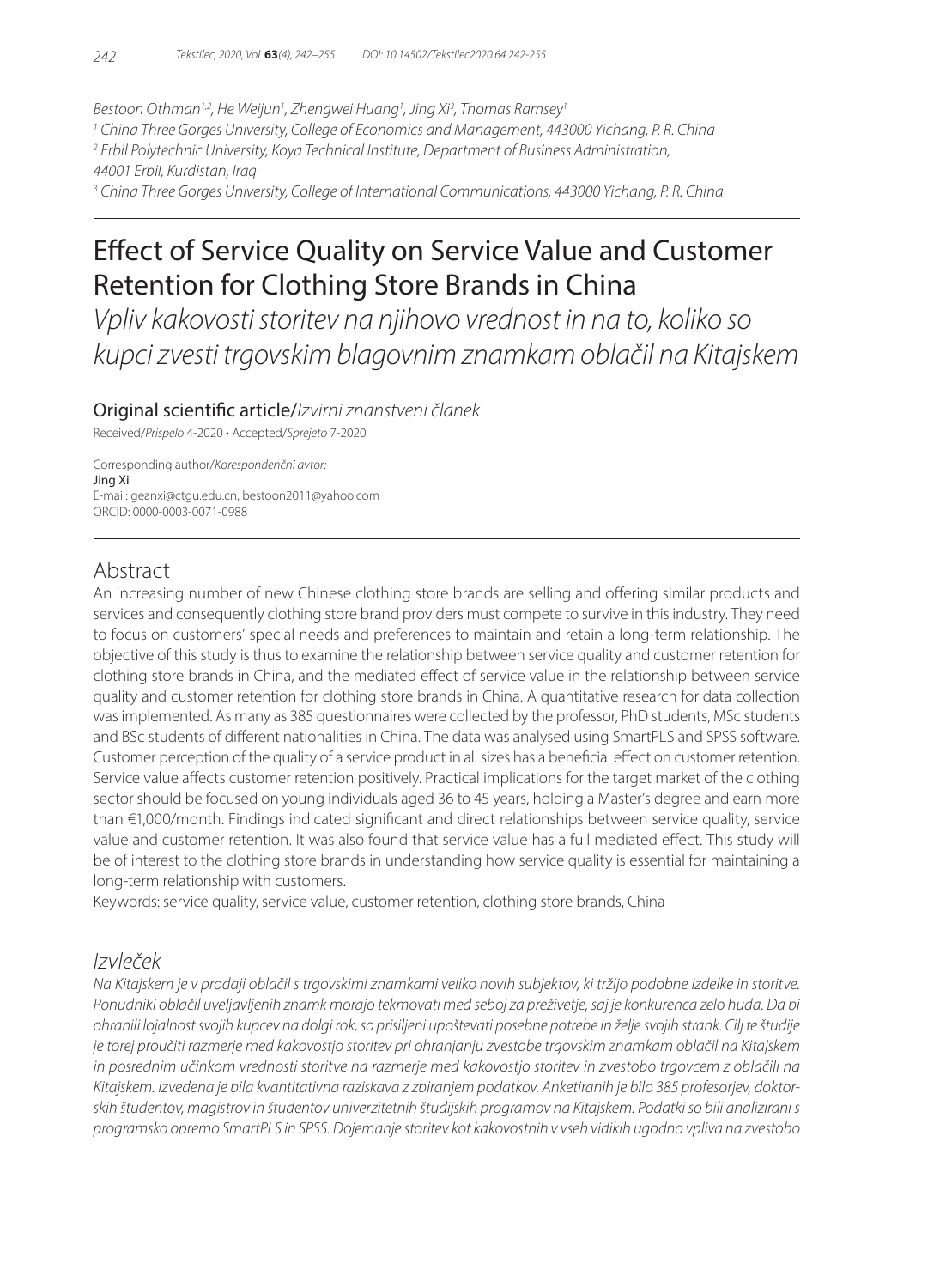*kupcev. Vrednost storitve pozitivno vpliva na zvestobo strank. Iz tega sledi, da bi se na ciljanih trgih oblačil morali osredotočiti na mlade, stare od 36 do 45 let, ki imajo magisterij in na mesec zaslužijo več kot tisoč evrov. Pokazalo se je, da obstajajo pomembne in neposredne povezave med kakovostjo storitve, vrednostjo storitve in zvestobo strank.*  Ugotovljeno je bilo tudi, da ima vrednost storitve popoln mediacijski učinek. Ta študija je zanimiva za trgovine z *blagovnimi znamkami oblačil, da bi laže razumeli, kako pomembna je kakovost storitev za ohranjanje dolgoročnih odnosov s strankami.*

*Ključne besede: kakovost storitev, vrednost storitve, zvestoba kupcev, trgovska znamka oblačil, Kitajska*

# 1 Introduction

The clothing store brands nowadays not only meet customers' primary needs, such as food and shelter, they also provide much more, for example they can cover other requirements, such as personalised services, etc. As many organisations and sectors are evolving, the Chinese clothing sector has become one of the most critical drivers of Chinese economic growth and development. China was the leading global economy in 2019 [1].

In a competitive clothing sector, clothing store brands need to discover methods to improve their services through various and comprehensive programs that are different from their competition. In order to achieve this goal, clothing store brands managers need to understand and find out the needs and anticipations of their customers. Then they need to alter their product service offerings based on the needs and expectations of their customers to properly satisfy their needs [2]. In order to enhance customer retention in the clothing sector, clothing store brands need to understand that clients may be influenced by service characteristics. Inability to provide vital attention to the quality of services (tangibles, assurance, reliability, responsiveness and empathy) can lead to a negative evaluation of the clothing brands by customers, which can ruin the brand's opportunity of having more customers. Recent research has shown that consumer retention in the clothing sector can be affected by numerous marketing factors, such as promotion, price, place, product, people, process, physical evidence and after-sales service. These factors are considered essential [2] in order to achieve consumer loyalty and satisfaction.

According to one source [3], the combination and mixing of all parameters affecting the retention of customers lead to the quality of the service. Knowing the impact of service quality on service value and customer retention is therefore important for clothing store brands. Since the retention of a customer is affected by the quality of the service, the marketing

mix has become a major issue for all companies [3]. This study seeks to investigate the impact of service quality on service value and customer retention for clothing store brands in China.

### 2 Materials and methods

#### *2.1 Customer retention*

Customer retention means an undertaking's ability to continue business with a specific customer or constantly adapt to their needs. Retention can also be described as love, identification, engagement, confidence, and clients' readiness to recommend and repurchase intentions; the first four expressions are emotional-cognitive retention constructs and the last two behavioural intents [4]. According to Oliver and Varki [5] customer retention is a strong commitment to continuously repurchase or repatriate a preferred product or service in the future, despite situational factors and marketing attempts that may trigger the switching of behaviour. Later, Ranaweera and Prabhu [6] define customer retention as the customer's propensity to remain with its current service provider. Many organisations today have trouble attracting new customers so their marketing department is restructured and managers are appointed to pay attention to their current customers [7]. Customer retention is very important for the clothing industry in order to ensure long-term sustainability and growth and it is therefore their duty to be able to meet all of the customers' needs. They must be aware of the current situation whenever crises occur and be prepared to react rapidly. In addition, the management of the clothing store brands must guarantee that individual customers are as satisfied as possible. If the leadership of clothing store brands is serious about contributing to the success of their clients, then retention is a key element. In reality, the minimal expectation in terms of retention should be that clients will simply return to the clothing store brands withing the first year [8].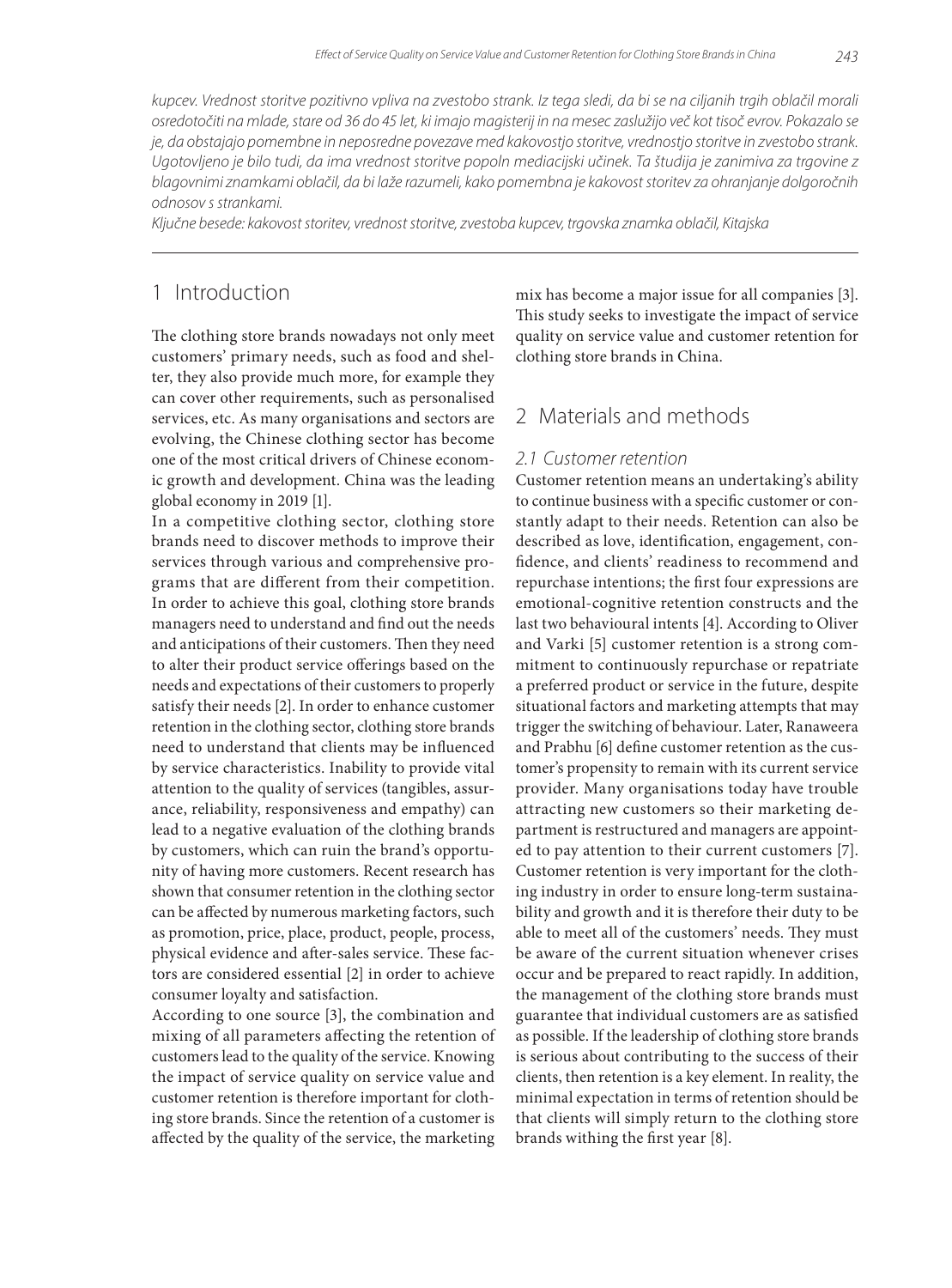### *2.2 Service value*

Creation of value derives from services [9, 10]. Prior to choosing a service, customers are smart enough to consider and determine any advantages these services may have. Such a scenario has encouraged the company to provide benefits and services from the customer's point of view with a useful service for competitive benefits, profitable growth and business development.

The concept of 'value development' becomes an important measure in consumer behaviour, such as customer retention and behavioural intentions that are in line with increasing recognition of service value [11, 12]. Furthermore, building customer relationships that will lead to development and profitability [13] as a key aspect in the business strategy [9] is crucial for the organisation's continued growth and development. This implies that providing greater value to clients will allow organisations to: (1) reinforce profit and maintain a competitive advantage by incorporating significant strategic directions [11, 14]; (2) simplify resource allocation by scheduling managers linked to service design and the delivery stage [15]; and (3) improve service encounter systems that drive customers to achieve beneficial results [16]. Despite a wide-ranging attention and previous research, several problems connected with the core concern of service value remain uncertain. Wu and Ledden to studies by some authors [12, 17], unresolved problems relating to the importance of the service cover (1) the definition and idea are lacking in compromise. Consequently, the structure of service value has always been misapplied in social sciences and marketing research of goods in particular [18]; (2) The findings from the empirical measure are inconsistent and the topic has been criticised for lack of agreement between academics on definitions and ideas; and (3) the connection between service value and other constructs, such as service quality and customer retention has been controversially discussed. As value-related problem discussions are yet to come to an agreement on generalisation, ongoing research of this structure is required to narrow the knowledge gap as this research attempts to explore the value of service including links to other constructs. In the Thamrin [19] study, they believe that the value of the service is situational and context-dependent. Due to its nature, the value judgment is a function of evolving norms. These norms are likely to differ depending on the environments, location, culture and the moment the value assessment was conducted.

### *2.2.1 Relationship between service value and customer retention*

Service value and customer retention are key elements of academic and business marketing because these factors are closely connected to market share, marketing relationships and purchase intention, as well as behaviour [20]. In the literature on marketing services the connection between service value and customer retention has thus been seriously deliberated.

As a background and result, there were two kinds of customer retention roles to service value. According to Oliver's model [21], the first form of customer retention may lead from results of performance, such as product efficiency, quality of service or cost-based value, such as low cost. The second retention form is called value-added retention which suggests retention is derived from the value of customer service. If the client is unhappy, this will have an adverse effect on the quality of customer service. In Bolton et al. [22], the research verified that value-based retention is the outcome of a cognitive comparison method where cognitive assessment occurs before the affective reaction occurs.

The first form of customer retention has been referred to for this research, which focuses on customer retention as a result of service quality where offering value to clients is extremely satisfying to clients on an ongoing basis [23]. Generally, in previous research in multiple service industries, the immediate connection of service value was recognised as a reliable predictor of customer retention and compatible with previous and present research [17, 18, 24, 25].

Recognised from previous results about important relationships for these two constructs, the current research is restricted to continuing research in this regard. The results of this research in the context of clothing store brands may lead to current information about this relationship. The first hypothesis was proposed as follows on the basis of the discussion above: *H1: Service value has a positive effect on customer retention.*

#### *2.3 Service quality*

Service quality is frequently described as a discrepancy between service expectations and perceived service provided by the organisation and employee service performance [26]. In the early establishment of the notion of service quality, the [20] service quality model, also known as the Nordic view, recognised two dimensions of service quality, namely, technical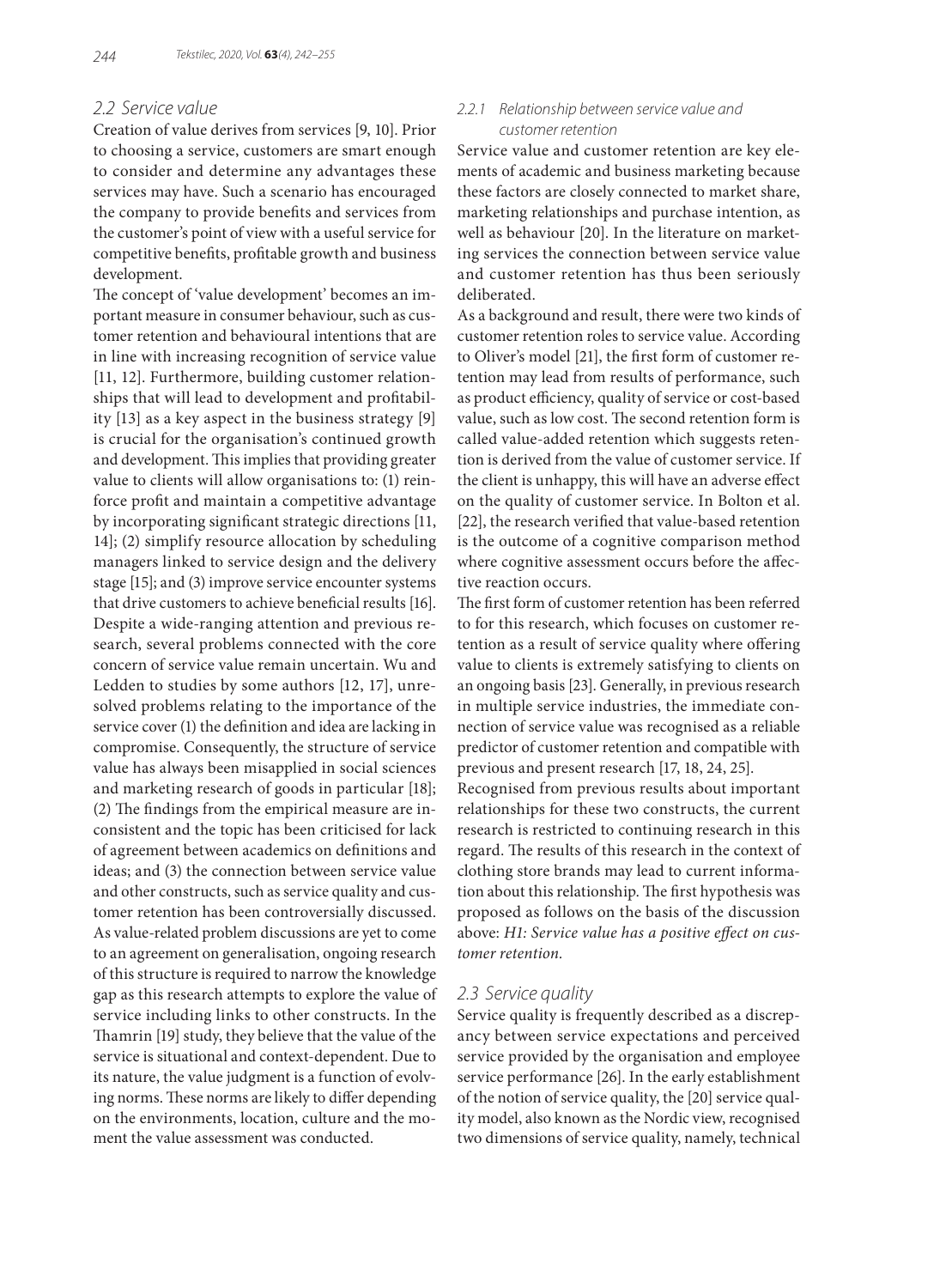quality linked to "what customers get" and functional quality linked to "how they get it." The research by Behera defines technical quality as "what the customer receives as a consequence of relationships with a service company" and functional quality, defining it as "the transfer of technical quality." Behera also found that the company's corporate image was constructed by the technical and functional quality of service.

In his research on the mid-end model, Parasuraman et al [27] described service quality as a worldwide judgement or attitude pertaining to the general excellence or superiority of the service and Parasuraman et al [27] again quoted this concept. Edward [20] claim that Yee et al. [28] define service quality as being the most commonly accepted for studying service quality by other academics. This research uses the definition of Parasuraman et al [27].

#### *2.3.1 Relationship between service quality and customer retention*

The link between service quality and customer retention has become a focal point in literature about services [6, 29]. Service quality plays a vital role in achieving a competitive advantage by providing high-quality service capable of achieving customer retention and shaping the enterprise's beneficial result, such as customer loyalty and reducing company rivals [30].

Some of the recent research has provided coherent evidence on the immediate and beneficial relationship between service quality and retention of customers, such as studies carried out by Ranaweera, Venetis and Han [6, 29, 31]. These findings were in line with the following past studies Ennew and Hennig [32, 33].

Several scientists studied the immediate impact of customer retention on the connection between each dimension of service quality. For instance, Islam et al. [34] provided quantitative results on service quality delivery and its impact of customer retention in Malaysia's banking sector, which disclosed that the dimension of certainty, empathy, reliability, and responsiveness has a connection to but it does not have an important impact on customer retention. Only tangible dimensions have a favourable connection and an important effect on the retention of customers. The results of the assessment are not in line with [35] results obtained by the Malaysia Islamic banks using PAKSERV, taken from the SERVQUAL scale where tangible, assurance, honesty, customisation

and formality dimensions have an important connection with customer retention but not reliability. Another Hume and Sullivan [30] research of the public health service discovered that the dimension of certainty, compassion and responsiveness has important customer retention relationships, they are, however, not tangible and reliable. While the research by Islam et al. [34] discovered that all SERVQUAL sizes were important for customer retention, the outcome showed that the tools used to evaluate the quality of service were extremely accurate and valid. Inconsistent results from the impact of SERVQUAL sizes on customer retention in previous research may, however, be due to cultural differences [34].

Studies applying a higher order construct of service quality are growing due to the complexity of abstract service quality. For example, studies of Rajaratnam et al. [36] in rural tourism destinations in Malaysia used seven dimensions of service quality, i.e. availability and logistics, key tourism experience, hygiene, data, safety, value-for-money and hospitality through formative strategy using the structural equation model methodology. Their research results indicate that the quality of service was important for the retention of tourists, and suggests that the quality of service was a direct precedent for customer retention. They also verified that the quality of service is a multidimensional structure. While the research of mobile communications providers in China by Daniel et al. [37] adjusted the hierarchical model of service quality as suggested by Brady [38].

Although there have been several approaches to evaluating service quality in the aforementioned literature, such as multi-dimensional service quality, one-dimensional service quality, and hierarchical service quality model, service quality remains an important building block for customer retention. This is due to the nature of the quality of service and the connection between client retention being seen as linear, which shows that high quality of service results may result in elevated customer retention. The current research proposes the following hypothesis in order to meet the current gap in clothing store brands in China: *H2: Service quality has a positive effect on customer retention.*

### *2.3.2 Relationship between service quality and service value*

There is no doubt that marketing scientists have long been interested in service quality and service value.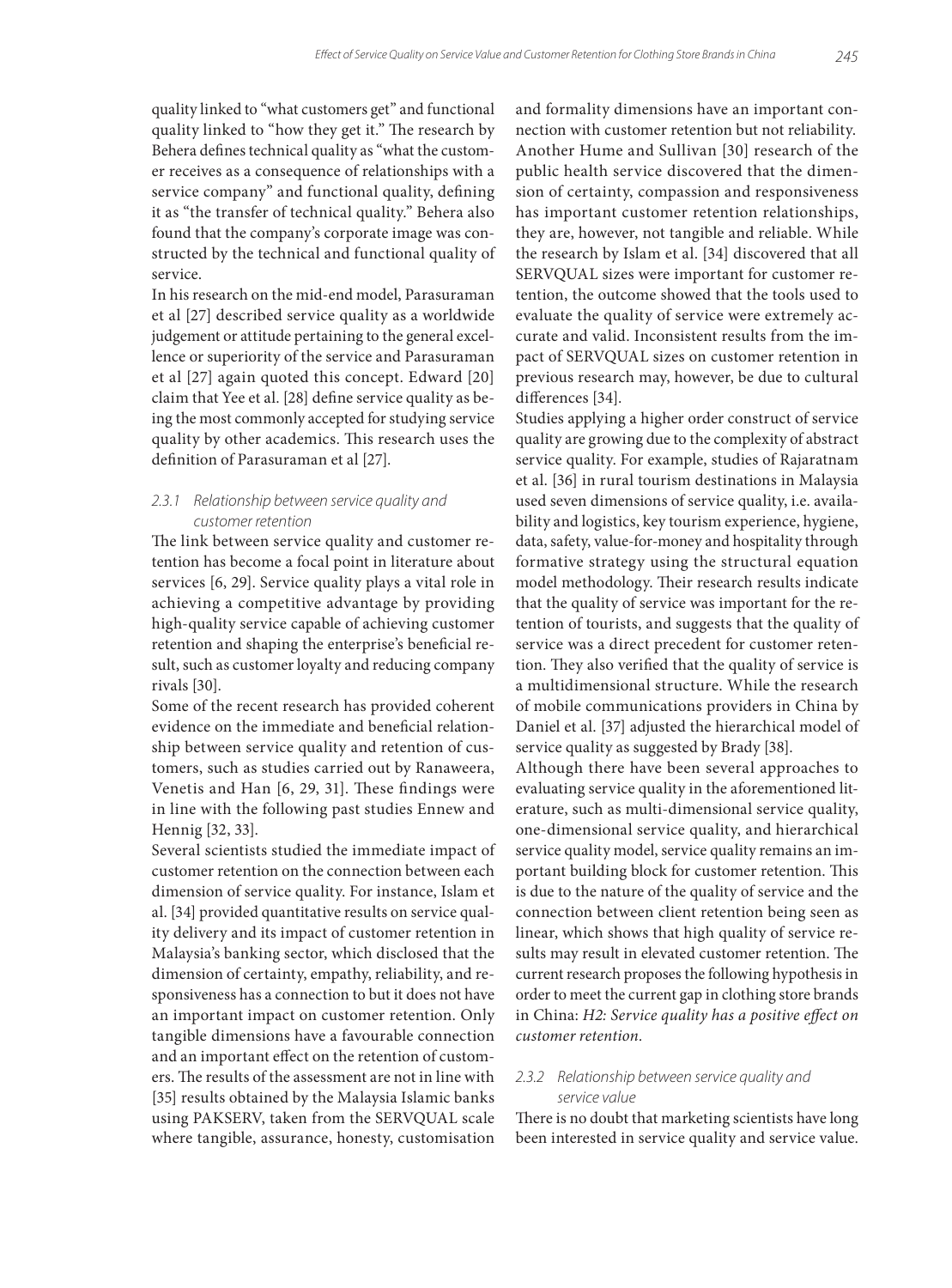The notion of service quality was described as the evaluation of the general excellence or superiority of the service by the customer [27]. While Cronin et al. [16] conceptualised the quality of service that reflected the performance-based assessment of the perception of service quality during a service meeting. They described perceived service quality in an article by Zeithaml et al. [39] that consisted of elements through performance, expectation and disconfirmation. Functional quality, such as response, reliability, empathy, certainty and technical quality (in tangible terms) becomes a major driver for customers in evaluating the value of purchasing a product or service in terms of cost, effort, emotion, connection and social aspects. The client will perceive the high-quality output, speed of service delivery, comfort and friendly services through the superiority of service provided by the supplier as a significant effect on the client compared to what they are giving.

Service quality therefore plays a significant role in determining the value of service. Results from the research conducted by Cronin et al. [16] demonstrate that perception of quality mainly has a defined service value where it highlights quality rather than price associated with its exchange transaction. Other scholars, including De Oña and Mazzulla [40], reference past studies, such as Lai and Petrick [41], Muala and Ngo and Nguyen [42, 43] and later research, in which comparable findings consistently showed that the customer's perceived service value assessment was directly dependent on the customer's perceived service quality assessment. Ledden et al. [17] acknowledged that several scholars like Ganguli and Roy [44], Wang, Shieh, and Hsiao, [45] and Erdil and Yildiz [46] regarded quality as a value component dimension. Sweeney and Soutar [47] also stressed that the function of service value was a crucial component of decision-making, and perceived service quality was a major antecedent of service value.

In distinct contexts, such as clothing store brands, further research of this connection enriches current understanding. The third hypothesis for this connection was thus proposed as follows: *H3: Service quality has a positive effect on service value.*

### *2.3.3 Service value as mediator between service quality and customer retention*

The function of service value is essential in the relationship between the service provider and the client. In addition, the function of service significance is substantial and unique where this variable can serve as a mediator [16] and moderator [48]. Having a better knowledge of the role of service value is therefore essential.

In the connection between service quality and customer retention, service value was empirically recognised as a mediating variable [15, 49]. A study conducted by Cronin and Brady [16, 38] suggests that the customer retention evaluation was preceded by a cognitively focused service quality and service value evaluation. According toChen and Yang [49], service value serves as a more important predictor in service evaluation than service quality. Empirical research findings by Kuo et al. [50] state that the overall impacts of post-purchase intention contributed to the value of service, followed by the quality of service and customer retention. It has been found that providing a greater service value will boost customer's favourable behavioural intent and word of mouth.

Research using a structural equation model conducted by Hume and Mort [30] in performing arts settings in Australia illustrates the importance of the quality of service to customer retention, while intention to repurchase was fully dependent on service value, but not the peripheral quality of service and evaluation of emotions. They suggest that executives should concentrate on core quality of service as a main factor, such as showing or acting in performing arts, to determine intention to purchase again. Their research also discovered that the quality of service, peripheral quality of service and evaluation of emotions was directly connected to the value of service, but were not important for customer retention and service value. The complicated mediation function of service value should therefore warrant further studies.

Research by Kwun [51] is another proof of the mediation role of service quality. His research of a campus food service discovered that the role of service value mediation varied from gender to gender. The connection between service quality and customer retention was fully mediated by service value for female customers, while the quality of food and menu was partly mediated by the importance of service. On the contrary, only food quality was mediated by male consumers' service value. The outcome shows that evaluations produced by male and female customers on the characteristics of campus food service gave mixed trade-off advantages on the quality of service and had distinct impacts on satisfaction and customer behaviour.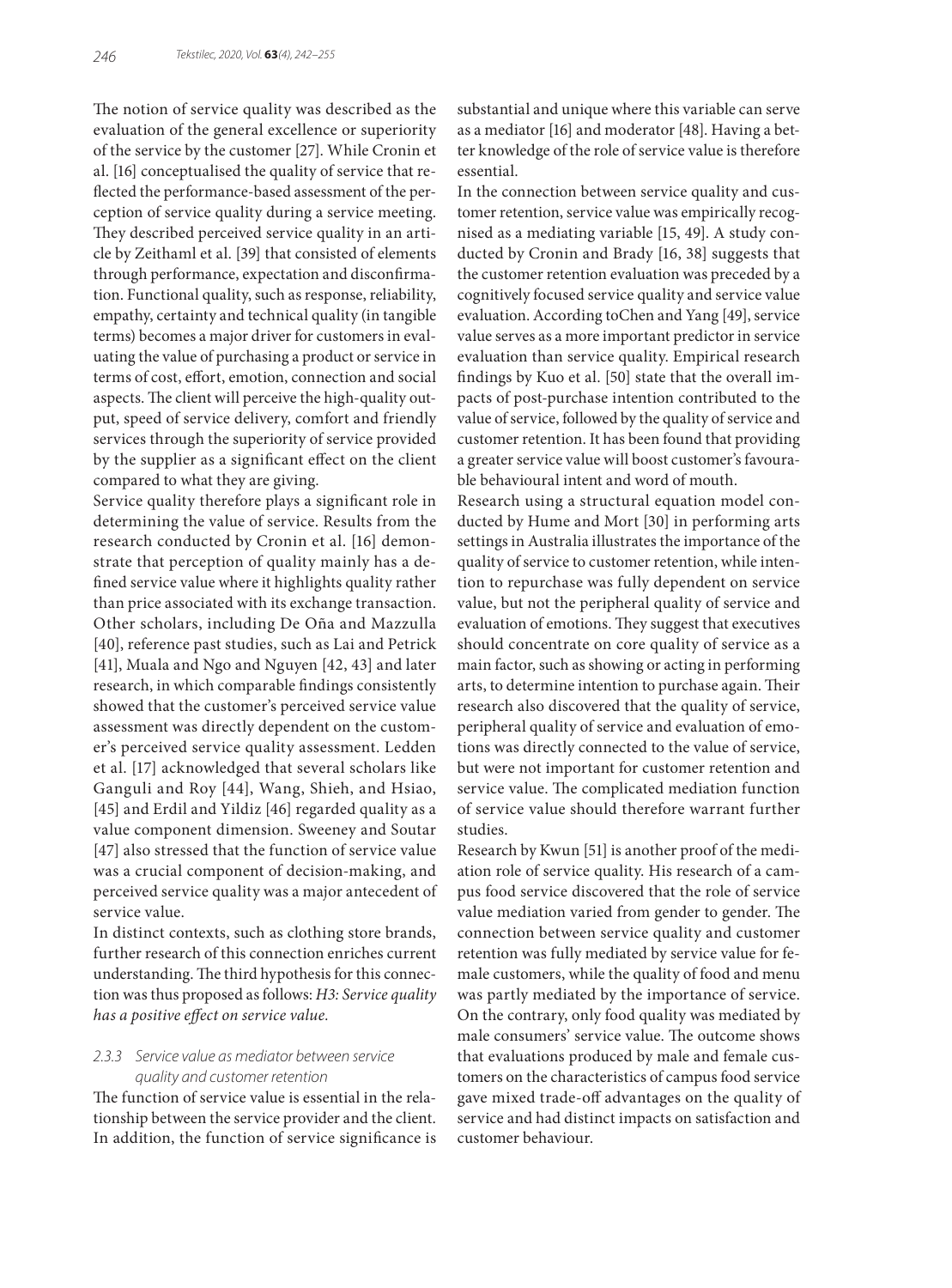The results of the research by Kwun [51], Kuo et al. [50] and Cronin et al. [16] indicate that quality of service, value of service and retention of customers can jointly contribute to a significant impact on customer service intention and perception after purchase. They also suggest analysing the integration of these factors through a multivariate analytical strategy.

The aforementioned literature review endorsed the function of service value as a mediating variable between the service quality relationship and the retention of customers. Continuous inquiry into this relationship will lead to current understanding due to the sort of service and place variables that may be uncertain in the relationship finding. Since the analysis of this connection has been ignored specifically in the context of the Chinese clothing store brands, the issue remains. To fill the current gap, it would therefore be useful to present the research to find a response on this relationship. Based on the empirical evidence, this research suggested the fourth hypothesis as follows: *H4: Service value mediates has a positive effect on the service quality and customer retention.*

### *2.4 Research framework*

Building on past empirical research, the article presents a model for finding out the relationship between service quality and customer retention in clothing store brands: Mediating effect of service value (Figure 1). Furthermore, the model indicates a number of hypotheses that support these suggested backgrounds.

#### *2.5 Research methodology*

This chapter addressed the following problems pertaining to research design, such as population, sample size, sampling technique, study hypothesis, questionnaire design, method of assessment, and reliability outcome. The research population measured who is buying at clothing store brands in China. About 385 questionnaires had valid answers and were used in this research paper for data analysis; the information was analysed using partial least square regression. According toSekaran (2003), a total of 385 answers were used and subsequently analysed, resulting in a response rate of 80% using the 5-point Likert scale for all answers with  $(1 =$  strongly disagree,  $2 =$  disagree, 3  $=$  undecided,  $4 =$  agree,  $5 =$  strongly agree). The questionnaire is split into four components: section (1) population variables (8) items; section (2) quality of service measurements (22) items from Zeithaml et al. [39]; section (3) service value (5) items from Ledden et al. [17]. Finally, section (4) adjusted (4) items from Han [31] for customer retention. In conclusion, the researcher used convenience sampling processes in social science studies as a prevalent type of sampling design (thorough sampling). Mohr and Spekman [52] provide an appropriate database for scientists to use the methods of statistical inference. This sampling design strategy is also relevant in the marketing of services.

# 3 Results and discussion

### *3.1 Profile of respondents*

The aim of the profile of respondents is to study their characteristics according to the study samples that were established. In terms of gender, men accounted for 38.7% clothing consumers, while women accounted for the remainder of 61.3%. It was determined that men are less inclined to buy clothing store brands than women. Analysis by age provided information about the purchasing behaviour of people. It was shown that older people have a higher propensity to purchase clothing store brands.



*Figure 1: Research framework*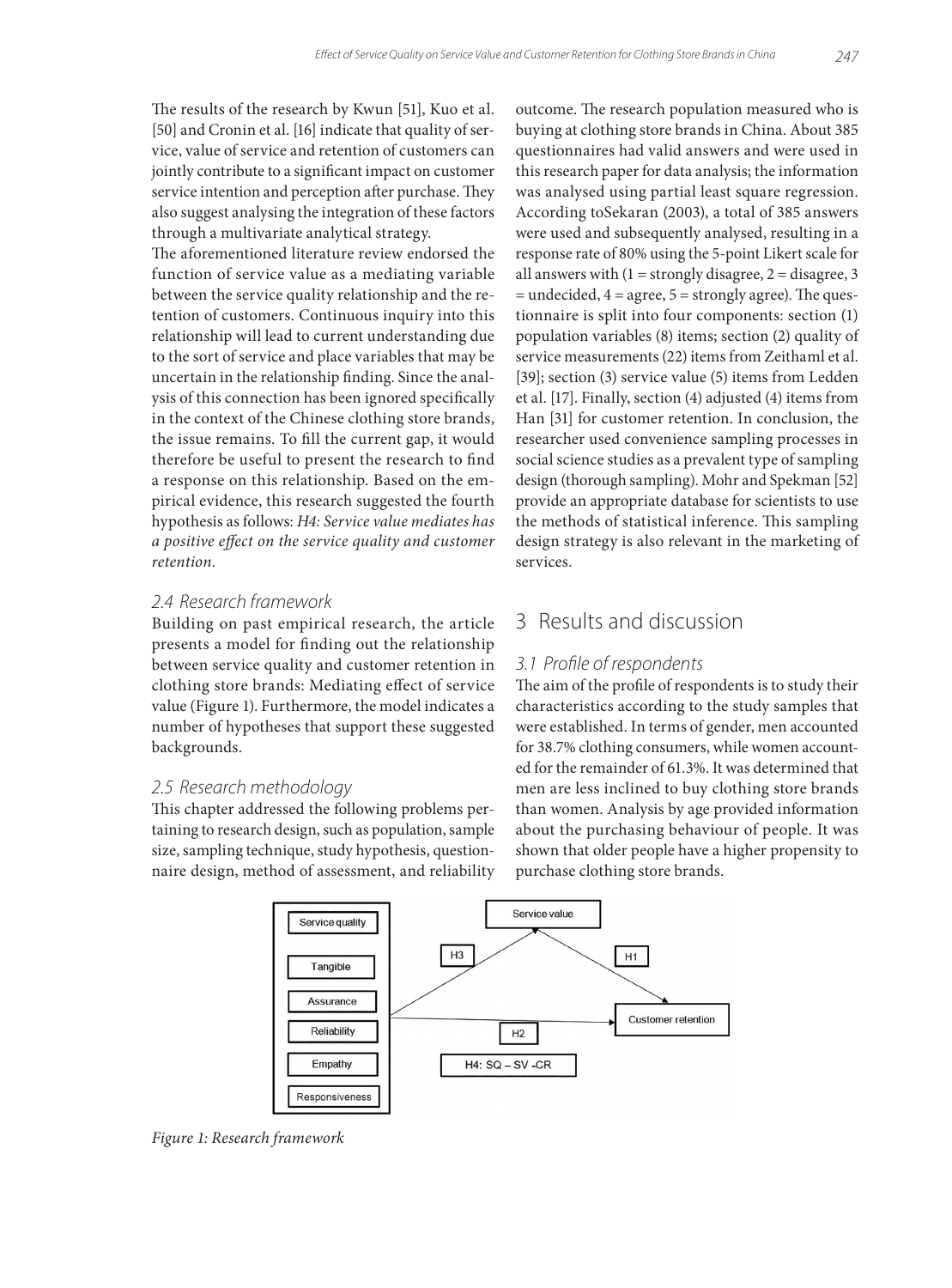This study explains demographic characteristics of the respondents. It shows that respondents aged 36 to 45 years account for 30.6% of the total. The customer of a clothing store brand is represented by consumers who earn a monthly salary of between €1,001 and €1,500, or 24.7% of the total. The selection of clothing brands is highly dependent on the information available to the buyer. Clients with higher qualifications will be choosier in their consumption decisions. The data for the qualification level show that the highest level achieved by the largest group of respondents is master degree, which accounts for 55.1%. At 51.2% of the respondents are married, 32.7% are single, while 16.1 are other. The occupation of consumers also has an effect on their consumption behaviours. Features of respondents by occupation subjugated by government equal 12.9%. The number of respondents bought clothing brands non- government equal 15.7%, while the majority of respondents bought clothing brands 39.9% own employee, 18.8% have bought clothing brands by student and 12.7% have bought clothing brands by others.

| Demographic           | Characteristic | Frequency | Percentage |  |
|-----------------------|----------------|-----------|------------|--|
| Gender                | Male           | 236       | 61.3       |  |
|                       | Female<br>149  |           | 38.7       |  |
|                       | Below 25       | 72        | 18.7       |  |
|                       | $25 - 35$      | 89        | 23.1       |  |
| Age                   | $36 - 45$      | 118       | 30.6       |  |
|                       | $46 - 55$      | 42        | 10.9       |  |
|                       | 56 and older   | 64        | 16.6       |  |
|                       | Below 500      | 79        | 20.5       |  |
|                       | $500 - 1000$   | 85        | 22.1       |  |
| Monthly salary (EUR)  | $1001 - 1500$  | 95        | 24.7       |  |
|                       | 1501-2000      | 83        | 21.6       |  |
|                       | Above 2001     | 43        | 11.1       |  |
|                       | Diploma        | 15        | 3.9        |  |
|                       | Degree         | 54        | 14         |  |
| Qualification         | Master         | 212       | 55.1       |  |
|                       | Doctoral       | 104       | 27         |  |
|                       | Single         | 126       | 32.7       |  |
| Marital status        | Married        | 197       | 51.2       |  |
|                       | Other          | 62        | 16.1       |  |
|                       | Government     | 51        | 13.2       |  |
|                       | Non-government | 59        | 15.4       |  |
| Occupation            | Own employee   | 154       | 39.9       |  |
|                       | Student        | 72        | 18.8       |  |
|                       | Others         | 49        | 12.7       |  |
|                       | Online         | 272       | 70.6       |  |
|                       | Friends        | 42        | 10.9       |  |
| Source of information | Relatives      | 14        | 3.6        |  |
|                       | Advertisement  | 24        | 6.2        |  |
|                       | Others         | 33        | 8.6        |  |

|  |  |  |  |  | Table 1: Demographic characteristics of participants |
|--|--|--|--|--|------------------------------------------------------|
|--|--|--|--|--|------------------------------------------------------|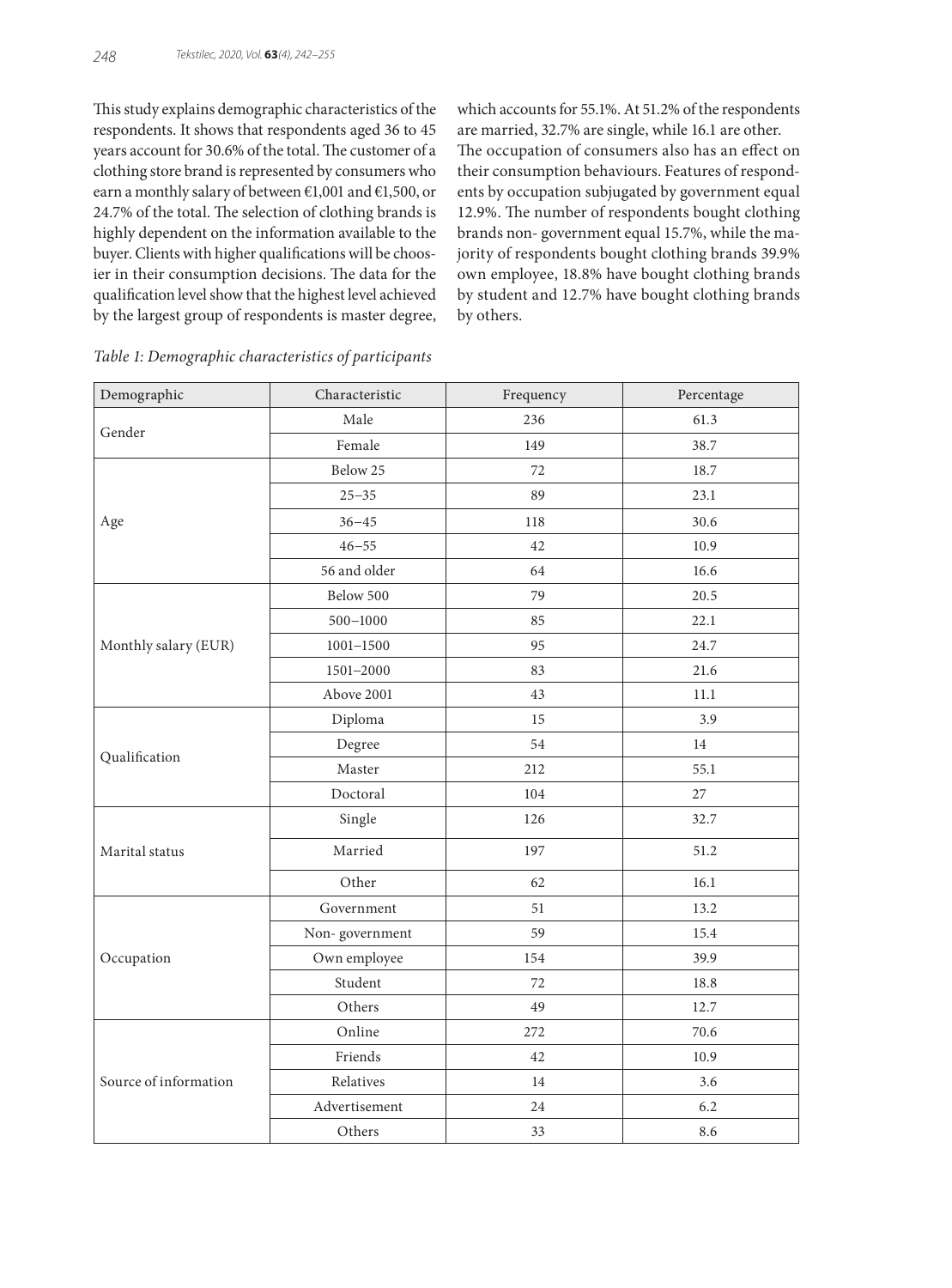|            | ASS   | <b>CR</b> | <b>EMP</b> | <b>REL</b> | <b>RES</b> | <b>SV</b> | <b>TAN</b> |
|------------|-------|-----------|------------|------------|------------|-----------|------------|
| ASS        | 0.901 |           |            |            |            |           |            |
| CR         | 0.799 | 0.832     |            |            |            |           |            |
| EMP        | 0.891 | 0.832     | 0.899      |            |            |           |            |
| <b>REL</b> | 0.863 | 0.799     | 0.887      | 0.888      |            |           |            |
| <b>RES</b> | 0.885 | 0.786     | 0.895      | 0.885      | 0.902      |           |            |
| <b>SV</b>  | 0.842 | 0.843     | 0.867      | 0.821      | 0.835      | 0.886     |            |
| <b>TAN</b> | 0.876 | 0.780     | 0.876      | 0.758      | 0.871      | 0.812     | 0.906      |

*Table 2: Correlations among variables and discriminant validity*

*Note: ASS = assurance; CR = customer retention; EMP = empathy; REL = reliability; RES = responsiveness; SV = service value; TAN = tangible*

The results show how the respondents obtained their source of information about clothing store brands. Several response options were made available and the respondents were allowed to choose more than one option. A large portion of the respondents (272 respondents) obtained source information about clothing store brands using online services and a total of 42 respondents received source information about clothing store brands from friends. Meanwhile, 14 respondents obtained their source information about clothing store brands via their relative(s). Lastly, 24 of the respondents got their source information by advertisement and 33 of the respondents received their source information about clothing store brands from others.

#### *3.2 Discriminant validity*

The degree to which items distinguish between constructs or measure separate ideas is the discriminating validity of the measures. Hair et al. [54] explained in this regard that the discriminating validity stipulates that the average variance extracted from each latent construct (AVE) should be higher than the highest square correlation of the other latent construct as recommended by Fornell and Cha [55] criterion, and that the loading of the item should be greater than all its cross loading.

#### *3.3 Testing of hypotheses*

First of all, for direct hypothesis, H1 postulates an important connection between service value and customer retention where previous studies frequently support this relationship. The connection between these relationships also discovered an important aspect in the context of clothing store brands service ( $\beta$  = 0.467, S.E. = 0.090, t = 5.174, p < 0.000) in the same manner. In addition,  $R^2$  was found to be 0.754 in customer retention and was substantially explained by the value of the service. All service value products played key roles in shaping service value construction and thus revealed the significant role of quality service value results in building customer retention relationship.

Confirmed and approved the second assumption predicting an important connection between SQ and CR. The regression outcome produced by SmartPLS showed that the link between SQ and CR was important ( $\beta$  = 0.430, S.E. = 0.094, t = 4.593, p < 0.000). The  $\beta$  value was comparatively large with the t > 2.58. Another statistical finding is that the R2 for CR was 0.704, which was near to the significant variance rate accounted for by SQ. All variables under SQ were discovered to portray SQ build considerably on the basis of Table 3. Compared to other factors in SQ, the outer weights of 0.105 and  $t = 4.664$  for EMP had reached the largest value. This shows that EMP was the most important element in the development of service quality in the context of clothing store brands.

In previous studies, the connection between SQ and SV was not always linked with a fresh idea in marketing research. SQ was discovered to be considerably combined with SV (β = 0.876, S.E. = 0.025, t = 35.084, p < 0.000) and R2 value of 0.768 as shown in Figure 1. Therefore, this study's third hypothesis was verified and adopted. SQ variables coded as TAN, REL, RES, ASS and EMP had important features in molding SQ build that caused important connection between SQ and SV which were found to be more fruitful. Finally, the hypothesis of indirect impact predicts that SV will mediate the connection between SQ and CR. In previous research, there has been numerous evidence of the role of SV as mediator between these two factors. SQ has a substantial direct impact on CR with a route coefficient of  $β = 0.430$  in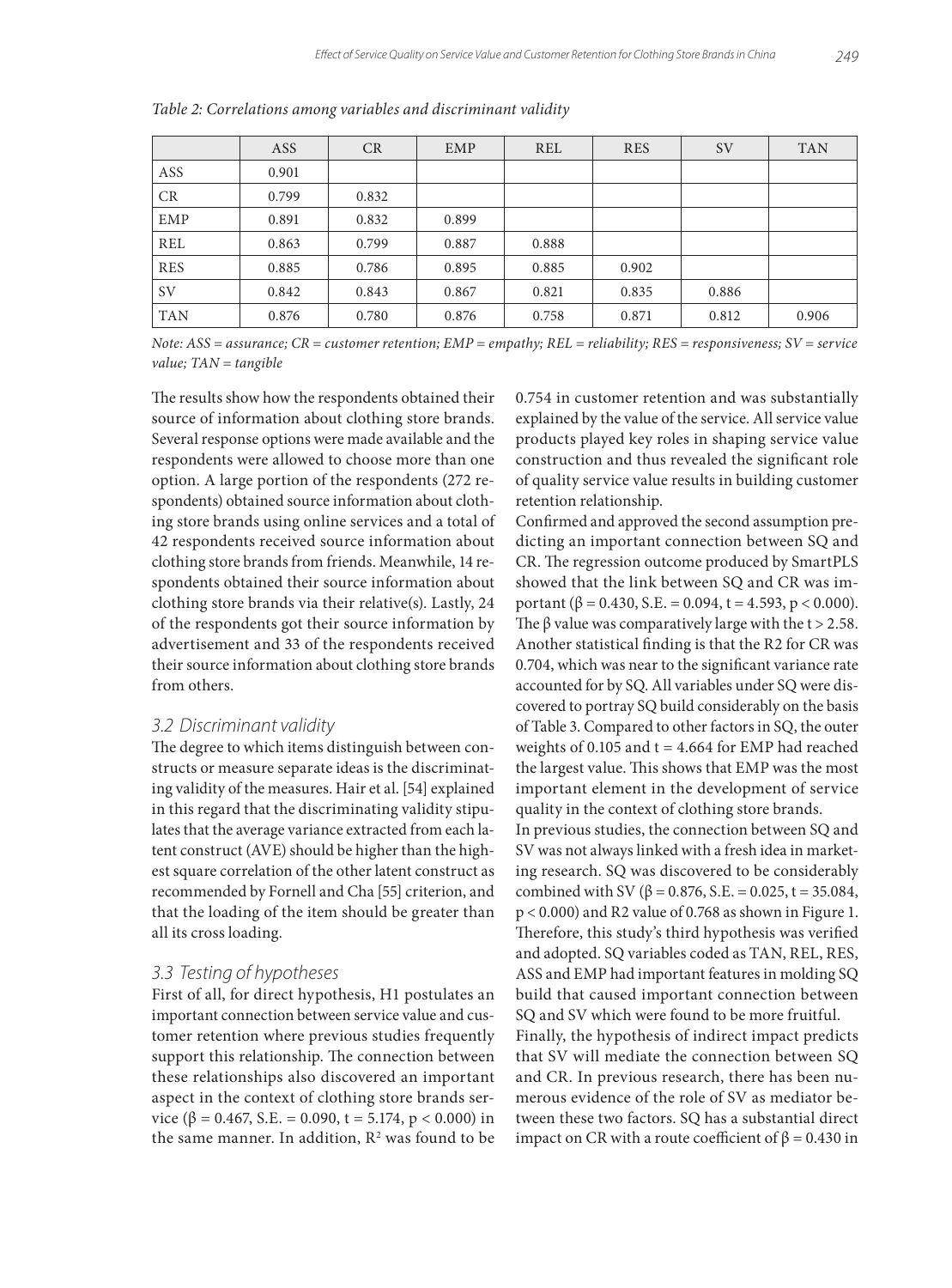the current research. The indirect impact of SV was 0.409 and statistically substantial with  $t = 5.120$  (p < 0.000) after the mediating variable was inserted for regression. The path coefficient β was decreased to 0.021 for direct impact between SQ and CR but still has an important impact as shown in Table1. Determining the amount of mediation and the outcome shows that SV has a complete mediation impact on the connection between SQ and CR in the next assessment. Therefore, it was verified and approved in the H4 hypothesis.

According to Hair [40], the primary assessment criterion of the structural model by PLS-SEM is the R² measures and to determine the significance level of the path coefficients. The reason is because the objective of the prediction-oriented PLSSEM approach is to explain the variance of endogenous latent variable and reasonably high  $R<sup>2</sup>$  value should be obtained. A rule of thumb in marketing research studies,  $R^2$ values of 0.75, 0.50, or 0.25 for endogenous latent variables in the structural model can be represented as substantial, moderate, or weak, respectively. Accordingly, the obtained  $R<sup>2</sup>$  value can be used to interpret the quality of the structural model which indicates the explanatory variance by the exogenous variables contained in the endogenous variable. Assessment results it can be explained the  $R<sup>2</sup>$  was found to be 0.754 for CR, indicating that SQ can account for 75.4% of the variance in the CR, which was substantial level.

#### *3.4 Discussion*

The finding of all hypotheses validated and verified the complete mediation of service quality and client retention. With the presence of service value as a mediator between service quality and client retention, the value of  $\mathbb{R}^2$  improved from 70.4% to 75.4% for variance strength explained in client retention. Recognised service value has a complete mediation impact between service quality and customer retention, the size of the indirect impact for service value consequence. In the past, studies on the role of service

*Table 3: Summary of hypotheses testing results for direct and indirect effect*

| Hypotheses       | Path                                                     | $\beta$ | S.E.  | t-value | p-value |
|------------------|----------------------------------------------------------|---------|-------|---------|---------|
| H1               | $SV \rightarrow CR$                                      | 0.467   | 0.090 | 5.174   | 0.000   |
| H <sub>2</sub>   | $SQ \rightarrow CR$                                      | 0.430   | 0.094 | 4.593   | 0.000   |
| H <sub>2</sub> a | $ASS \rightarrow CR$                                     | 0.081   | 0.018 | 4.548   | 0.000   |
| H2b              | $EMP \rightarrow CR$                                     | 0.105   | 0.023 | 4.664   | 0.000   |
| H2c              | $REL \rightarrow CR$                                     | 0.099   | 0.022 | 4.568   | 0.000   |
| H <sub>2</sub> d | $RES \rightarrow CR$                                     | 0.082   | 0.018 | 4.518   | 0.000   |
| H <sub>2</sub> e | $TAN \rightarrow CR$                                     | 0.082   | 0.018 | 4.578   | 0.000   |
| H <sub>3</sub>   | $SQ \rightarrow SV$                                      | 0.876   | 0.025 | 35.084  | 0.000   |
| H <sub>3</sub> a | $ASS \rightarrow SV$                                     | 0.166   | 0.007 | 23.915  | 0.000   |
| H <sub>3</sub> b | $EMP \rightarrow SV$                                     | 0.215   | 0.006 | 35.250  | 0.000   |
| H <sub>3c</sub>  | $REL \rightarrow SV$                                     | 0.202   | 0.007 | 29.801  | 0.000   |
| H3d              | $RES \rightarrow SV$                                     | 0.167   | 0.005 | 33.285  | 0.000   |
| H <sub>3e</sub>  | $TAN \rightarrow SV$                                     | 0.167   | 0.005 | 32.270  | 0.000   |
| H <sub>4</sub>   | $SQ \rightarrow SV \rightarrow CR$                       | 0.409   | 0.080 | 5.120   | 0.000   |
| H <sub>4</sub> a | $\text{ASS} \rightarrow \text{SV} \rightarrow \text{CR}$ | 0.078   | 0.015 | 5.053   | 0.000   |
| H <sub>4</sub> b | $EMP \rightarrow SV \rightarrow CR$                      | 0.100   | 0.020 | 5.020   | 0.000   |
| H <sub>4c</sub>  | $REL \rightarrow SV \rightarrow CR$                      | 0.094   | 0.018 | 5.123   | 0.000   |
| H4d              | $RES \rightarrow SV \rightarrow CR$                      | 0.078   | 0.015 | 5.208   | 0.000   |
| H <sub>4e</sub>  | $TAN \rightarrow SV \rightarrow CR$                      | 0.078   | 0.015 | 5.125   | 0.000   |

*Note: CR = customer retention; SV = service value; SQ = Service quality; EMP = empathy; REL = reliability; RES = responsiveness; ASS = assurance ; TAN = tangible*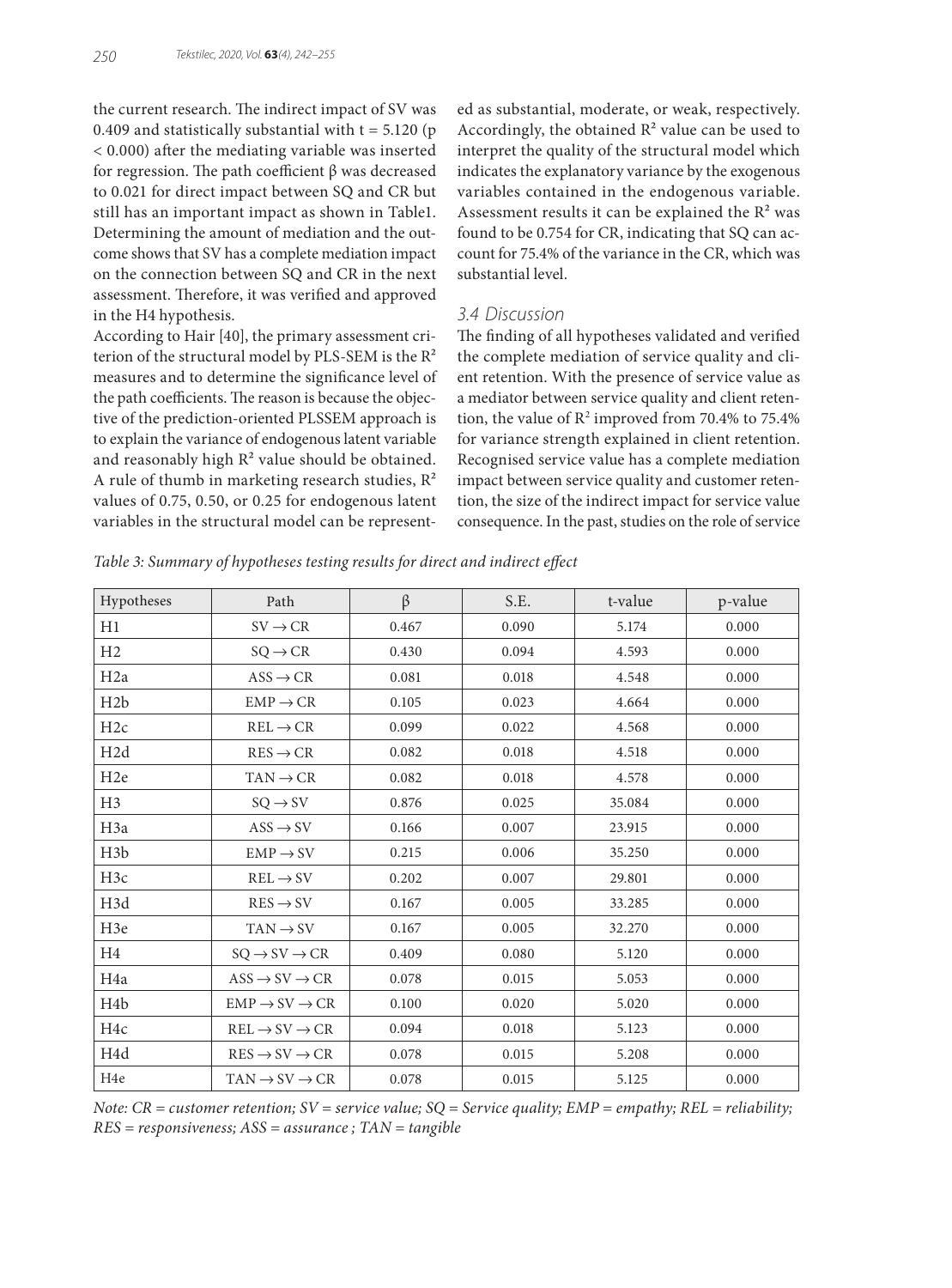value as a mediator are not a new topic. Numerous studies provided the same results on the impact of service quality mediation such as Kwun [51] in Food Services, Chen et al. [49] in Taiwan Financial Services, [56] in clothing Services, Hume and Mort [30] in Australian Art Performance, Cronin et al. [16] in Service Environments and Brady et al. [38] in Fast Food Services in America and Ecuador.

A complete mediation impact between service quality and customer retention in the environment of clothing store brands in China is the most compelling reason for service value because service quality has a powerful direct impact on service value and customer retention. Customers are constantly seeking quality in the services they have engaged in and are always a key component in the delivery of marketing and business services. High service quality establishment will result in high service value [57] and customer retention [31, 58, 59] and attracting another opportunity to increase the picture of an organisation [12, 60], encourages beneficial behaviours such as reuse intention, positive word of mouth referral and allegiance [18]. By comparison, poor quality service leads to the damage of a company's strength owing to adverse reaction, bad word of mouth and low client buyback [9]. In brief, there will be trash in the trash [54].

This research demonstrates that all dimensions of service quality worked intensively together to serve value and retention in the clothing store brands environment. Equally relevant to this research, it was observed that the measurement of quality of service in clothing store brands is better by combining functional and technical factors rather than functional aspects alone as proposed by [20]. As a quality output reaches an acceptable level, after engaging in the service, clothing store brands clients will evaluate the benefit versus disadvantages. Because clients prefer high quality in clothing store brands, perception of value becomes beneficial and minor defects that clients encounter during service consumption are ignored. This is obvious in the current research where quality performance variables in service value continued to achieve the highest effect rating, followed by value and social variables, although several elements of service quality were discovered to be poor. This finding coincided with the research by Cronin et al. [16]. Therefore, it was suggested that clothing store brands operators should concentrate on and promote any initiative to enhance quality in clothing store brands services

from the moment to the time to deliver high value to their clients, leading to retention of customers. Possible initiatives such as cashless clothing payments, mini retail outlets or valet services can be regarded for value-added services to increase an excellent experience among clothing store brands customers and should guarantee precious characteristics known to the client. High customer worthiness, after service usage, will make a specific service unique that could enhance company competitiveness through elevated level of retention. This declaration was backed by the current research results where customer-represented service comparison had attained the highest loading in the retention structure compared to other parts. In addition, the results of this research consistent with the research by [16] where they discovered that retention was mainly explained by quality of service and value of service and further conclude that cognitive evaluations precede emotional reactions. Their research also shows that joint attempts are being made to enhance quality, value and retention as a means of refining perceptions of client service. In addition to suggestions, the current research also highlights manager's requirements to decide the correct approaches, embed clear direction among employee and frequent tracking to guarantee excellence in delivering value to their clients [49].

### 4 Conclusion

The aim of the research is to explore the service quality and service value effect on customer retention to clothing store brands in China. The study's descriptive outcome indicates that there is still a mild level of customer retention on service in clothing store brands. This implies the perception on medium level of service quality and service price of clothing store brands clients. The research framework structural assessment shows that the model has appropriate predictive significance in PLS-SEM technique for the constructs through the blindfolding procedure. Briefly, the findings of the study show the difference in the effect of service quality. The connections between service quality, service value and retention with fairly elevated statistical results were discovered to be important for an immediate impact. This demonstrates that the quality of service and the value of service are efficient variables in the retention of customers.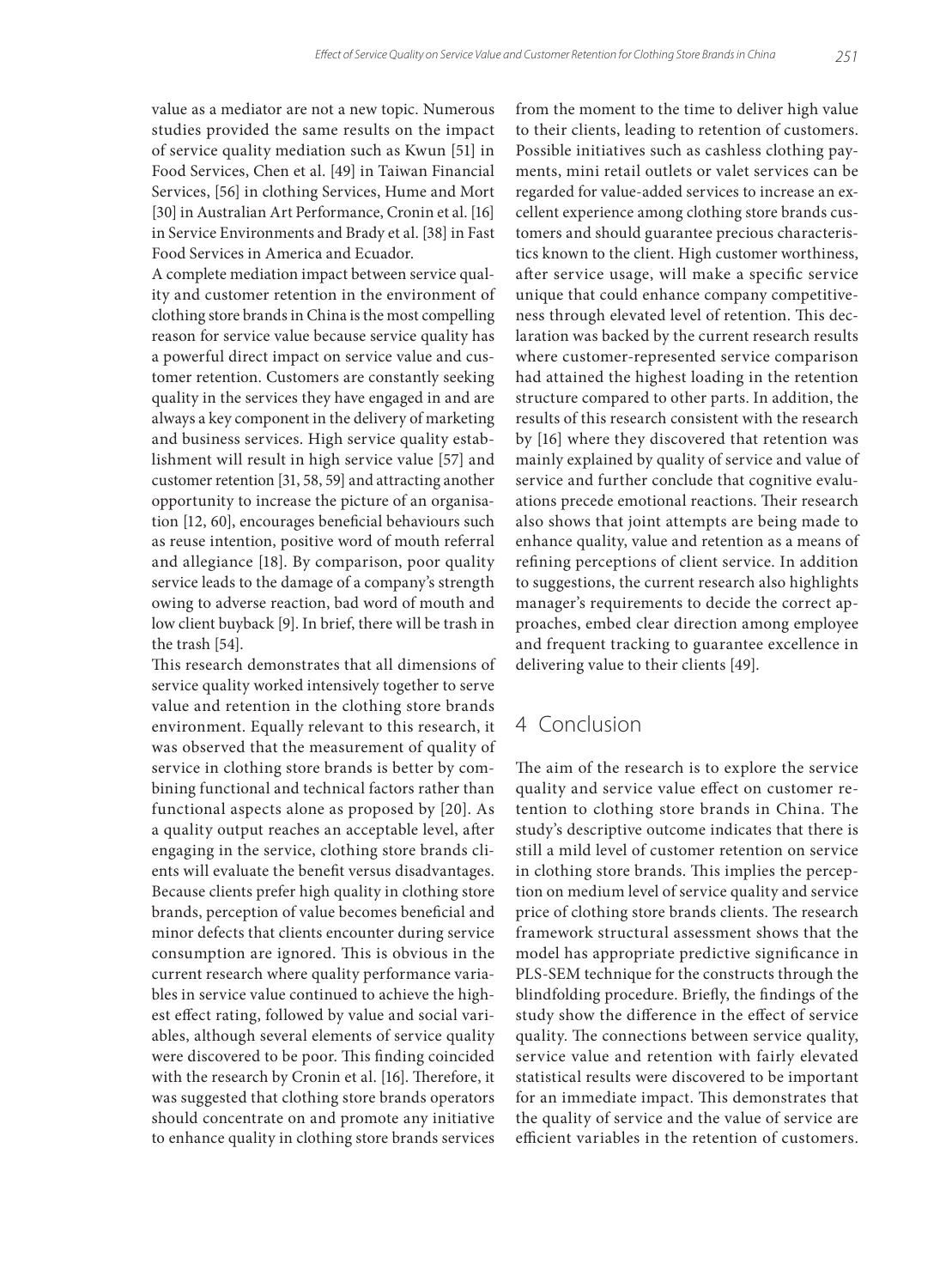Service value had shown complete mediation impacts in subsequent assessment studies. In short, it has discovered acceptance of four hypotheses developed from the study framework. Thus, the study's research goals were achieved.

The research results were discussed and suggested that executives integrate workable approaches in clothing store brands in terms of mixing quality and value of service in order to provide favourable retention reactions among clothing store brands clients. Periodically evaluating customer feedback on services can help service providers improve their clothing store brands service and monitor any changes in behavioural trends that serve as inputs to further improve clothing store brands services. There have been acknowledged several constraints in the study that offer possibilities in future studies. Future studies were proposed to include intentional conduct, real behaviour, other antecedent factors and research model moderator variables. Application of the low and high order construct notion in future research is also proposed. Further validation of the results of the study was promoted through the expansion of sample size, building type, geographic region and other service industries.

# References

- 1. CVETKOVSKI, Tatjana, LANGOVIĆ MILIĆEVIĆ, Ana. Intercultural communication and understanding-why and how to attract tourists from China? In *TISC-Tourism International Scientific Conference Vrnjačka Banja*, 2018, **3**(2), 238−256.
- 2. LILJANDER, Veronica P., van ALLARD, R. Modelling consumer responses to an apparel store brand: Store image as a risk reducer. *Journal of Retailing and Consumer Services*, 2009, **16**(4), 281−290, doi:10.1016/j.jretconser.2009.02.005.
- 3. SOMAYEH, Malek M. Exploring the relationships between retail brands and consumer store loyalty. *Uncertain Supply Chain Management*, 2015, **3**(4), 397−402, doi: 10.5267/j.uscm.2015.5.001.
- 4. PANSARI, Anita, KUMAR, Vera. Customer engagement: the construct, antecedents, and consequences. *Journal of the Academy of Marketing Science*, 2017, **45**(3), 294−311, doi: 10.1007/ s11747-016-0485-6.
- 5. OLIVER, Richard L., RUST, Roland, VARKI, Sajeev. Customer delight: foundations, findings,

and managerial insight. *Journal of Retailing*, 1997, **73**(3), 311.

- 6. RANAWEERA, Chatura, PRABHU, Jaideep. The influence of satisfaction, trust and switching barriers on customer retention in a continuous purchasing setting. *International journal of Service Industry Management*, 2003, **14**(4), 374−395, doi: 10.1108/09564230310489231.
- 7. AHMAD, Rizal, BUTTLE, Francis. Customer retention management : a reflection of theory and practice. *Marketing Intelligence & Planning*, 2002, **20**(3), 149−161, doi: 10.1108/02634500210428003.
- 8. KAHRIG, Tammy. *An evaluation of the residential learning communities program at Ohio University: an analysis of student involvement, satisfaction, academic success, and retention, PhD diss.* Ohio University, 2005.
- 9. LOVELOCK, Christopher H., WIRTZ, Jochen. *Services marketing : people, technology, strategy*. Singapore : World Scientific, 2004.
- 10. BRUHN, Manfred, GEORGI, Dominck. *Services marketing: managing the service value chain*. Upper Saddle River : Pearson Education, 2006.
- 11. EID, Riyad. Integrating Muslim customer perceived value, satisfaction, loyalty and retention in the tourism industry: an empirical study. *International Journal of Tourism Research*, 2015, **17**(3), 249−260, doi: 10.1002/jtr.1982.
- 12. WU, Hung-Che, LI, Tao. A study of experiential quality, perceived value, heritage image, experiential satisfaction, and behavioral intentions for heritage tourists. *Journal of Hospitality and Tourism Research,* 2017, **41**(8), 904−944, doi: 10.1177/1096348014525638.
- 13. HASSAN, Siti H., MAGHSOUDI, Amin, NASIR, N.I.M. A conceptual model of perceived value and consumer satisfaction: a survey of Muslim travellers' loyalty on Umrah tour packages. *International Journal of Islamic Marketing and Branding,* 2016, **1**(3), 215−237, doi: 10.1504/ IJIMB.2016.075851.
- 14. EID, Riyad, EI-GOHARY, Hatem. Muslim tourist perceived value in the hospitality and tourism industry. *Journal of Travel Research*, 2015, **54**(6), 774−787, doi: 10.1177/0047287514532367.
- 15. LEE, C.H., KO, E., TIKKANEN, H., PHAN, M.C.T., AIELLO, G., DONVITO, R., RAITHEL, S. Marketing mix and customer equity of SPA brands : cross-cultural perspectives. *Journal of Business Research,* 2014, **67**(10), 2155−2163, doi: 10.1016/j.jbusres.2014.04.025.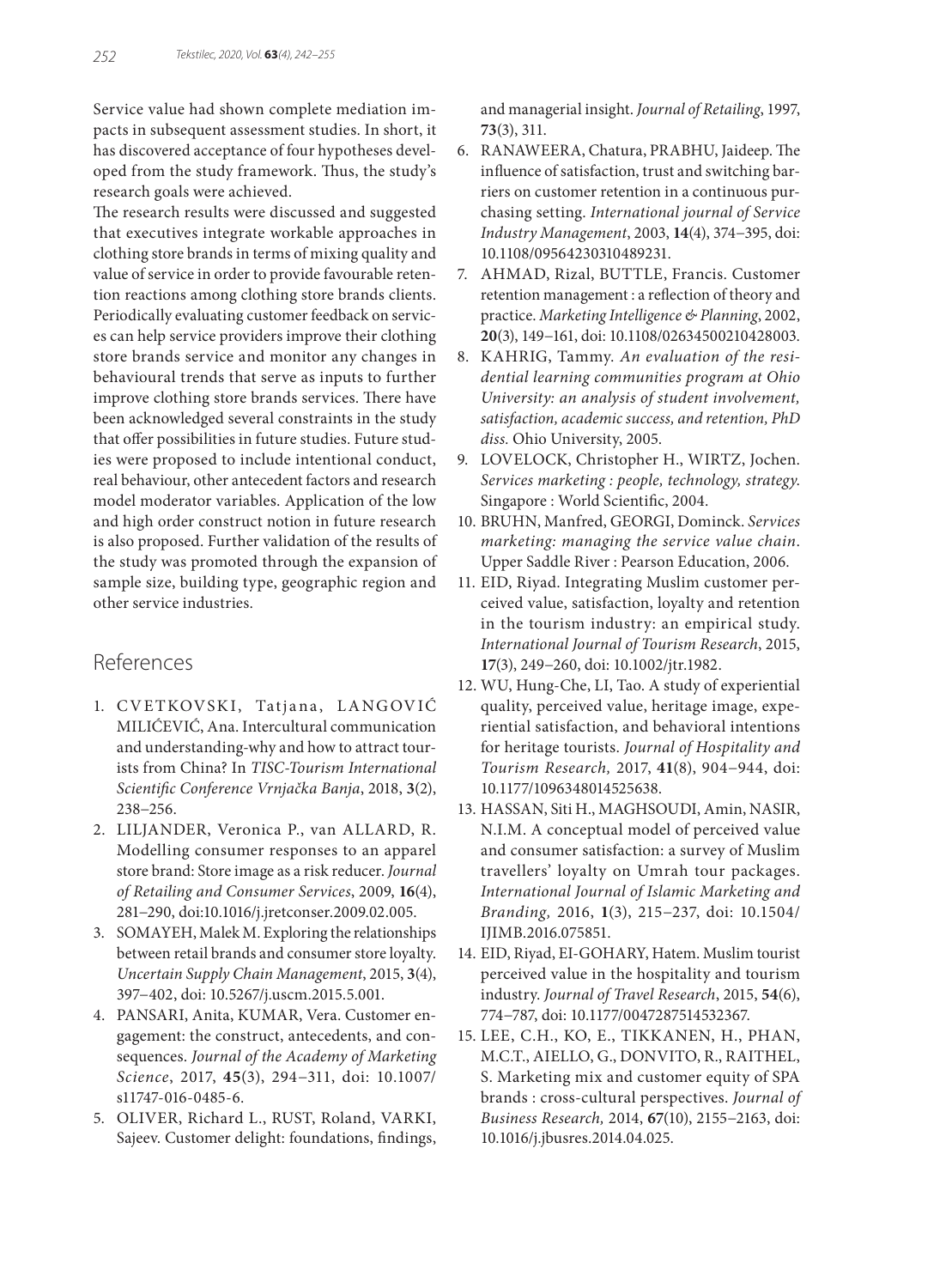- 16. CRONIN, Jr. J., BRADY, M. K., HULT, G. T. M. Assessing the effects of quality, value, and customer satisfaction on consumer behavioral intentions in service environments. *Journal of Retailing,* 2000, **76**(2), 193−218, doi: 10.1016/ S0022-4359(00)00028-2.
- 17. LEDDEN, Lesley, KALAFATIS, STAVROS, P., MATHIOUDAKIS, Alex. The idiosyncratic behaviour of service quality, value, satisfaction, and intention to recommend in higher education : an empirical examination. *Journal of Marketing Management*, 2011, **27**(11−12), 1232−1260, doi: 10.1080/0267257X.2011.611117.
- 18. LEE, Hyun H., KIM, Jihyun, FIORE, Marie F. Affective and cognitive online shopping experience: effects of image interactivity technology and experimenting with appearance. *Clothing and Textiles Research Journal*, 2010, **28**(2), 140−154, doi: 10.1177/0887302X09341586.
- 19. THAMRIN, H. M. The role of service marketing mix and ship service quality towards perceived value and its impact to ship passenger's satisfaction in Indonesia. *Global Journal of Management and Business Research,* 2012, **12**(3), 1−7.
- 20. MANOY, Edward, SADAHEV, Sunil. Role of switching costs in the service quality, perceived value, customer satisfaction and customer retention linkage. *Asia Pacific Journal of Marketing and Logistics*, 2011, **23**(3), 327−345, doi: 10.1108/13555851111143240.
- 21. OLIVER, Richard L. Whence consumer loyalty? *Journal of Marketing*, 1999, **63**(4), 33−44, doi: 10.1177/00222429990634s105.
- 22. BOLTON, Ruth N., KANNAN, P. K., BRAM-LETT, Mathew D. Implications of loyalty program membership and service experiences for customer retention and value. *Journal of the Academy of Marketing Science,* 2000, **28**(1), 95−108.
- 23. OYENIYI, Omotayo, JOACHIM, A. A. Customer service in the retention of mobile phone users in Nigeria. *African Journal of Business Management,*  2008, **2**(2), 026−031.
- 24. GRÖNROOS, Christian. Service logic revisited: who creates value? And who co‐creates? *European Business Review*, 2008, **20**(4), 298−314.
- 25. LAM, Shun Y. Investigating the interrelationships among customer value, customer satisfaction, switching costs and customer loyalty. *JAMS*, 2004, **32**(3), 293−311.
- 26. OTHMAN, Bestoon Abdulmaged, HARUN, Amran, RASHID, Wirya Najm, NAZEER,

Safdar, KASSIM, Abdul Wahid Mohd, KADHIM, Kadhim Ghaffar. The influences of service marketing mix on customer loyalty towards Umrah travel agents : evidence from Malaysia. *Management Science Letters*, 2019, **9**(6), 865−876, doi: 10.5267/j.msl.2019.3.002.

- 27. PARASURAMAN, Anantharanthan, ZEITHAML, VALARIE A., BERRY, Leonard. A conceptual model of service quality and its implications for future research. *Journal of Marketing*, 1985, **49**(4), 41−50.
- 28. YEE, Rachel W., YEUNG, Andy C.L., EDWIN CHENG, T.C. An empirical study of employee loyalty, service quality and firm performance in the service industry. *International Journal of Production Economics,* 2010, **124**(1), 109−120, doi:10.1016/j.ijpe.2009.10.015.
- 29. VENETIS, K.A., GHAURI, P.N. Service quality and customer retention: building long‐term relationships. *European Journal of marketing,* 2004, **38**(11/12), 1577−1598, doi: 10.1108/03090560410560254.
- 30. HUME, Margee, MORT, Gillian Sullivan. The consequence of appraisal emotion, service quality, perceived value and customer satisfaction on repurchase intent in the performing arts. *Journal of Services Marketing*, 2010, **24**(2), doi: 10.1108/08876041011031136.
- 31. HAN, H., HYUN, S.S. Customer retention in the medical tourism industry: impact of quality, satisfaction, trust, and price reasonableness. *Tourism Management*, 2015, **46**, 20−29, doi: 10.1016/j. tourman.2014.06.003.
- 32. ENNEW, Christine T., BINKS, Martin R. The impact of service quality and service characteristics on customer retention: small businesses and their banks in the UK. *British Journal of Management*, 1996, **7**(3), 219−230, doi: 10.1111/j.1467-8551.1996. tb00116.x.
- 33. HENNIG-THURAU, Thorsten, KLEE, Alexander. The impact of customer satisfaction and relationship quality on customer retention : a critical reassessment and model development. *Psychology & Marketing,* 1997, **14**(8), 737−764, doi: 10.1002/(SICI)1520-6793(199712)14:8<737::AID-MAR2>3.0.CO;2-F.
- 34. ISLAM, Majidul, YI-FENG, Yang, YU-JIA, Hu, CHENG, Hsu. Marketing mix, service quality and loyalty-in perspective of customer-centric view of balanced scorecard approach. *Accounting, Accountability & Performance,* 2013, **18**(1), 1−17.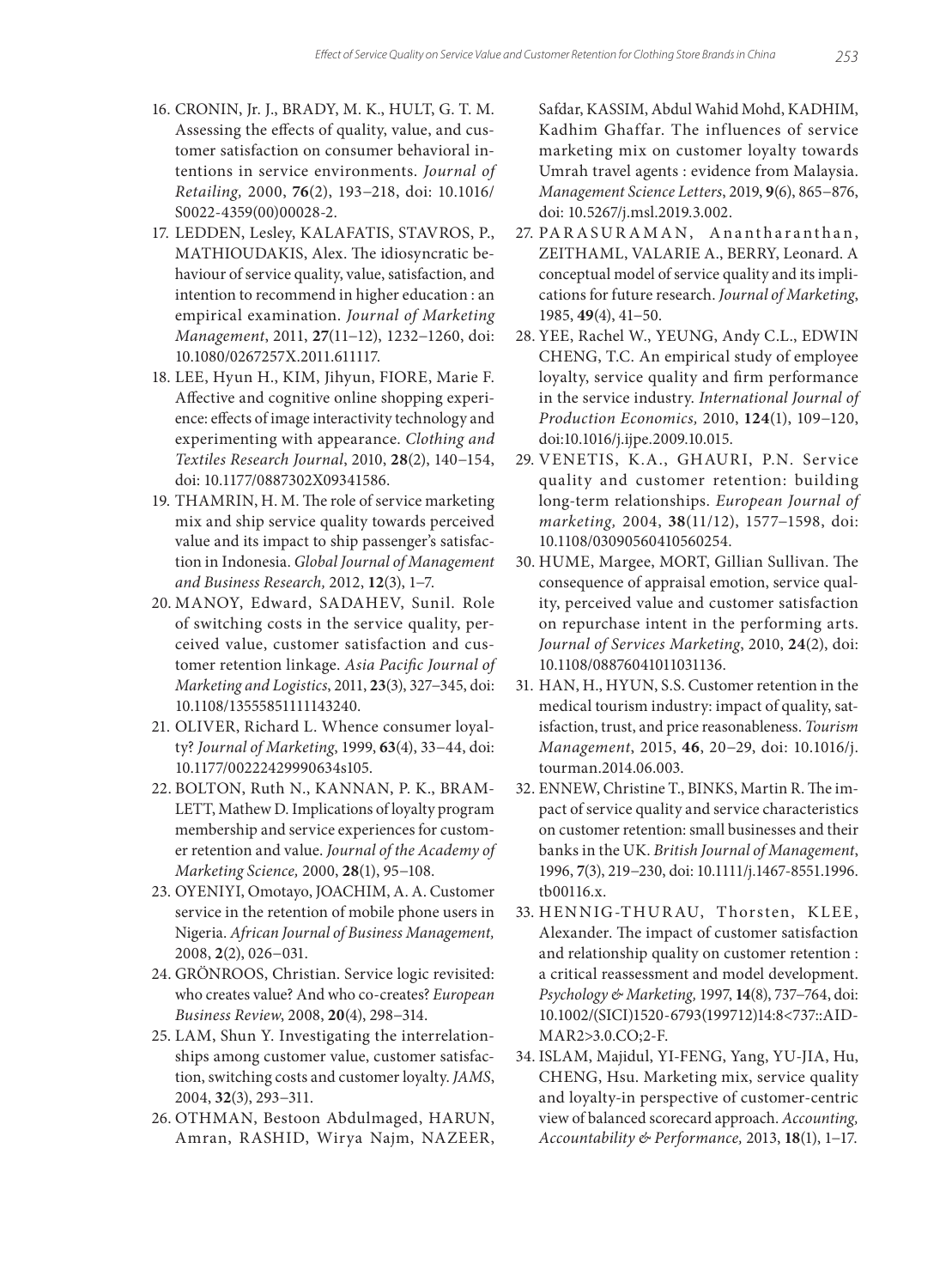- 35. KASHIF Muahmmad, SHUKRAN, Sharifah Suzana Wan, REHMAN, Mohsin Abdul, SARIFUDDIN, Syamsulang. Customer satisfaction and loyalty in Malaysian Islamic banks: a PAKSERV investigation. *International Journal of Bank Marketing*, 2015, **33**(1), 1−20, doi: 10.1108/ IJBM-08-2013-0084.
- 36. RAJARATNAM, Sushila Devi, MUNIKRI-SHNAN, Uma Thevi, SHARIF, Saeed Pahlevan, NAIR, Vikneswaran. Service quality and previous experience as a moderator in determining tourists' satisfaction with rural tourism destinations in Malaysia: a partial least squares approach. *Procedia-Social and Behavioral Sciences,* 2014, **144**, 203−211, doi: 10.1016/j.sbspro.2014.07.288.
- 37. CLEMES, Michael D., SHU, Xin, GAN, Christopher. Mobile communications: a comprehensive hierarchical modelling approach. *Asia Pacific Journal of Marketing and Logistics*, 2014, **26**(1), 114−146, doi: 10.1108/ APJML-04-2013-0040.
- 38. BRADY, Michael K., CRONIN, Joseph Jr. Some new thoughts on conceptualizing perceived service quality: a hierarchical approach. *Journal of Marketing*, 2001, **65**(3), 34−49, doi: 10.1509/ jmkg.65.3.34.18334.
- 39. ZEITHAML, Valarie A., BOLTON, Ruth, DEIGHTON, John, KEININGHAM, Timothy, LEMON, Katherine N, PETERSEN, Andrew J. Forward-looking focus: can firms have adaptive foresight? *Journal of Service Research*, 2006, **9**(2), 168−183, doi: 10.1177/1094670506293731.
- 40. de OÑA, Juan, de OÑA, Rocio, EBOLI, Laura, FORCINITI, Carmen, MAZZULLA, Gabriella. Transit passengers' behavioural intentions: the influence of service quality and customer satisfaction. *Transportmetrica A: Transport Science,* 2016, **12**(5), 385−412, doi: 10.1080/23249935.2016.1146365.
- 41. LAI, Ying-Hsiao, CHU, Jui-Yuan, PETRICK, James F. Examining the relationships between perceived value, service quality, satisfaction, and willingness to revisit a theme park*. 2011 TTRA International Conference, University of Massachusetts Amherst*, 2016, 1−6.
- 42. MUALA, Ayed. The effect of service quality dimensions on customers' loyalty through customer satisfaction in Jordanian Islamic Bank. *International Journal of Marketing Studies,* 2016, **8**(6), 141−146.
- 43. NGO, Vu Minh, HUAN, Huu N. The relationship between service quality, customer satisfaction and customer loyalty: an investigation in Vietnamese retail banking sector. *Journal of Competitiveness*, 2016, **8**(2), 103−116, doi: 10.7441/joc.2016.02.08.
- 44. GANGULI, Shirshendu, ROY, Sanjit Kumar. Conceptualisation of service quality for hybrid services: a hierarchical approach. *Total Quality Management & Business Excellence,* 2013, **24**(9−10), 1202-1218, doi: 10.1080/14783363.2013.814293.
- 45. WANG, Ming I., SHIEH, Chich-Jen, HSIAO, Juimin. The relationship between service quality, customer satisfaction and customer loyalty: a study on the management consulting industry. *Journal of Information and Optimization Sciences,* 2005, **26**(2), 371−384. doi: 10.1080/02522667.2005.10699655.
- 46. ERDIL, Sabri T., YILDIZ, Oğuz. Measuring service quality and a comparative analysis in the passenger carriage of airline industry. *Procedia-Social and Behavioral Sciences,* 2011, **24**, 1232−1242, doi: 10.1016/j.sbspro.2011.09.117.
- 47. SWEENEY, Jillian C., SOUTAR, Geoffrey N. Consumer perceived value: the development of a multiple item scale. *Journal of Retailing,* 2001, **77**(2), 203−220, doi: 10.1016/ S0022-4359(01)00041-0.
- 48. CARUANA, Albert, MONEY, Arthur H., BERTHON, Pierre R. Service quality and satisfaction − the moderating role of value. *European Journal of Marketing*, 2000, **34**(11/12), 1338−1353, doi: 10.1108/03090560010764432.
- 49. CHEN, Houn-Gee, LIU, Julie Yu-Chih, SHEU, Tsong Shin, YANG, Ming-Hsien. The impact of financial services quality and fairness on customer satisfaction. *Journal of Service Theory and Practice*, 2012, **22**(4), 399−421, doi: 10.1108/09604521211253496.
- 50. KUO, Nien-Te, CHANG, Kuo-Chien, CHENG, Yi-Sung, LAI, Chia-Hui. How service quality affects customer loyalty in the travel agency: the effects of customer satisfaction, service recovery, and perceived value. *Asia Pacific Journal of Tourism Research,* 2013, **18**(7), 803−822, doi: 10.1080/10941665.2012.708352.
- 51. KWUN, David J. Effects of campus foodservice attributes on perceived value, satisfaction, and consumer attitude: a gender-difference approach. *International Journal of Hospitality*